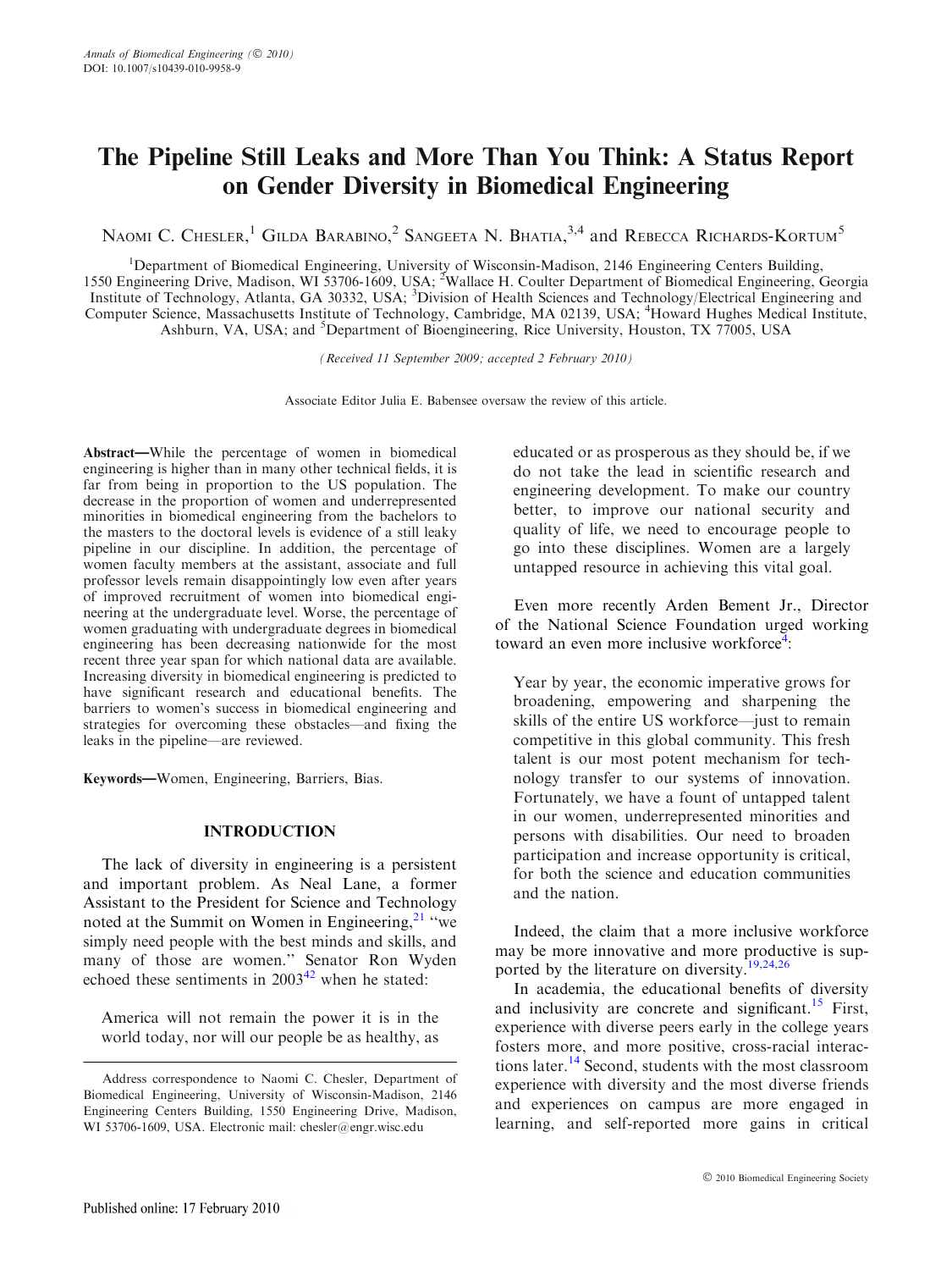thinking, problem solving, and self-confidence.<sup>[15](#page-7-0)</sup> Similar benefits of diversity have been found in graduate professional (medical and law) education. $27$  Third, motivation to consider multiple perspectives, which is an important skill in team work as well as interdisciplinary research, has been shown to be related to classroom and campus experiences with diversity.<sup>15,27</sup> Finally, multiple lines of evidence suggest that experience with diversity reduces unconscious bias,  $3,5,29,40$  $3,5,29,40$  a topic we will return to below.

In biomedical engineering, we have unique opportunities and unique challenges. One opportunity is the wide appeal of our field to women, underrepresented minorities (URM), and people with disabilities. We are also a younger discipline, which implies fewer institutionalized impediments to diversity. In comparison to many other engineering disciplines, we are more connected to the relatively more diverse biological and medical sciences. Our unique challenges are the flip side of these opportunities. The inherent appeal of biomedical engineering to a diverse population can foster complacency about diversification and lack of attention to the real problems of attrition and, sometimes, discrimination. Second, as a younger discipline, we have fewer senior women and underrepresented minority role models. Third, the interdisciplinary nature of our discipline contributes to the leaky pipeline since at all levels—BS, MS, and PhD—highly trained women and URM may be recruited into medicine and the biological sciences where they perceive the intellectual challenges to be similar but the barriers to their success fewer.

## DATA ON GENDER DIVERSITY IN BME

Although gender diversity is poor in engineering as a whole, the BME discipline has attracted many women, at both undergraduate and graduate levels. The fraction of those receiving BS degrees in BME who are women is second only to environmental engineering according to the most recent data from the  $ASEE<sup>2</sup>$  $ASEE<sup>2</sup>$  $ASEE<sup>2</sup>$  (Fig. [1](#page-2-0), top). BME also has the highest fraction of women receiving PhDs in engineering (35.6%; Fig. [1](#page-2-0), bottom). Unfortunately, gender diversity of the faculty is not as good. A retrospective survey of 20 highly ranked departments shows that the fraction of women on the faculty is substantially lower than the fraction of women enrolled in undergraduate and doctoral programs  $(38 \pm 9\%$  and  $39 \pm 6\%$  for undergraduate and doctoral programs, respectively vs.  $17 \pm 8\%$  for faculty; Fig. [2,](#page-3-0) top). The fraction of URM at the undergraduate, doctoral, and faculty levels are even lower  $(9 \pm 7\%, 8 \pm 8\%$  and  $4 \pm 9\%$ , respectively), with the majority of schools

having no URM faculty members at all (Fig. [2,](#page-3-0) bottom). While the fraction of women faculty members may be higher at other institutions, the data from top tier institutions have important implications for the role models available to students who have the best chance of succeeding in the highest reaches of academia. In particular, according to Trower and Chait, $38$  the "most accurate predictor of subsequent success for female undergraduates is the percentage of women among faculty members at their college.'' And, as suggested by Sandra Harding, ''the presence of significant numbers of women in a field often increases its legitimacy and the value of its work in the public perception. $117$  $117$ 

It is tempting to think that the numbers of women and underrepresented minority faculty members will increase over time as the current BS and PhD level women and URM move up through the ranks. However, data from other fields of science and engineering suggest that this is not the case. In biology, women have obtained more than 50% of the BS degrees for over a decade (now earning  $>60\%$  of the BS degrees), receive 50% of the PhDs today, yet still represent only [25](#page-7-0)% of faculty positions.<sup>25</sup> In Chemistry, women have received approximately 50% of the BS degrees since 2002, but represent only 13% of faculty today. In chemical engineering, women have received 30% of BS degrees and 25% of PhDs for more than a decade, but today just over 10% of faculty members are women. Current data from ASEE demonstrate that the percentage of BS degrees in BME earned by women reached a peak in 2004 and has declined for each of the last 3 years, effectively erasing gains from the last 5 years<sup>[1,2,](#page-6-0)[25](#page-7-0)</sup> (Fig. [3](#page-4-0)). Looking at the absolute numbers for the last 3 years (Table [1](#page-4-0)), two different reasons for the decreases in percentage are apparent. During the period 2005–2006, the numbers of men and women obtaining BS degrees increased, but the number of men increased more than the number of women. In contrast, during 2006–2007, the number of men earning degrees again increased but the number of women decreased. Thus, BME attracted more men but fewer women.

Given the perceived growth in our field over the last 3–5 years, this last statistic is perhaps the most disheartening. Why are fewer women graduating with BME undergraduate degrees now and how can we reverse the trend? Also, if a relatively stable increase in women obtaining PhDs in BME does not increase the number of women faculty in BME, then what will? Finally, while there are many possible explanations for the recent drop in BS degrees in BME earned by women, how can we sort out which is the dominant cause and thereby develop effective interventions? In part, we view this presentation of data as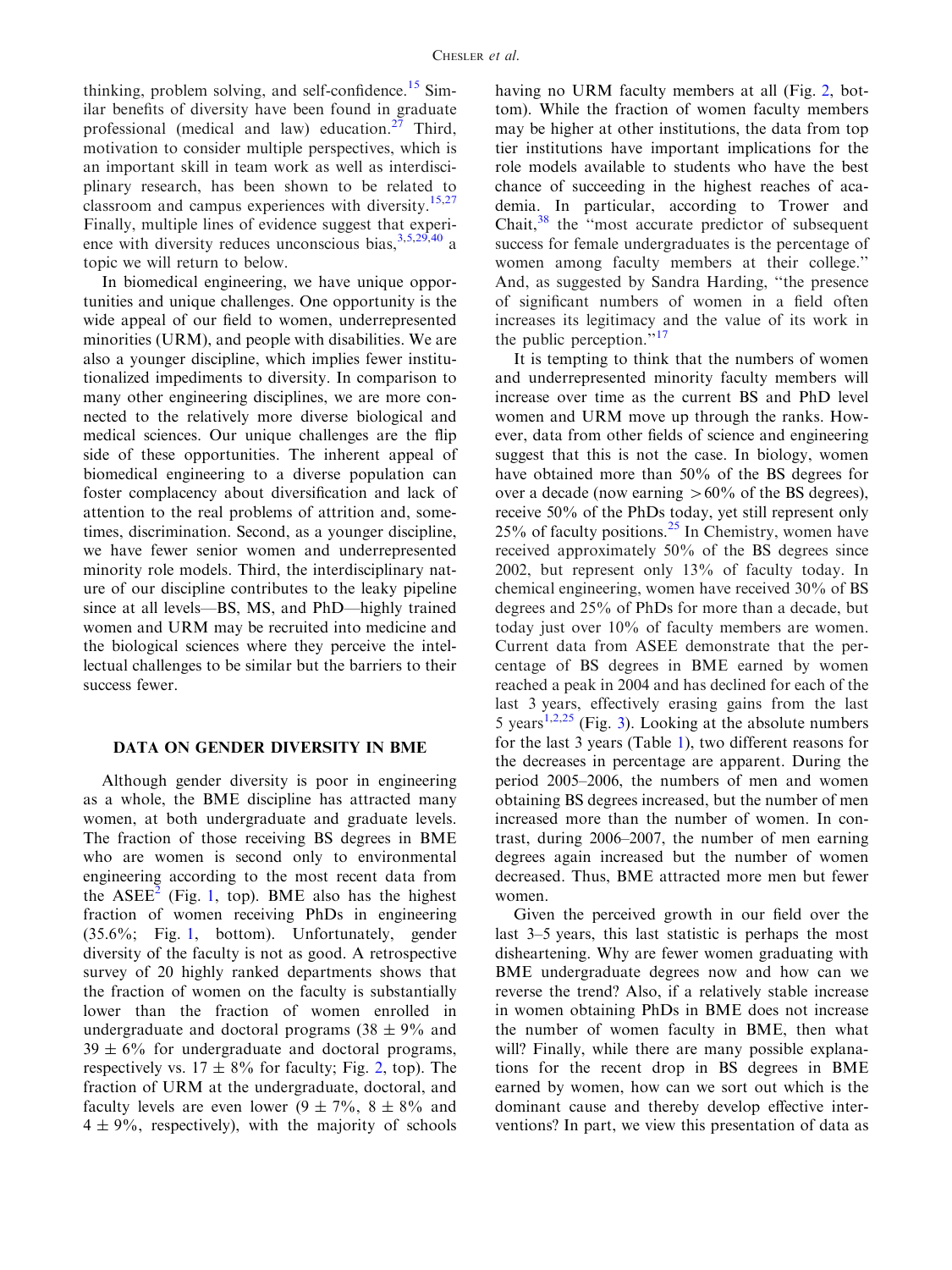<span id="page-2-0"></span>

FIGURE 1. Percent of bachelors (top) and doctoral (bottom) degrees awarded to women in engineering disciplines in 2005–2006 from American Society of Engineering Education.<sup>2</sup>

a call to action to investigate the trends identified here with carefully designed studies that clearly establish why the BME pipeline is leaking. Only by careful analysis of the root causes, can we then hope to develop effective solutions. In the absence of data on the BME-specific barriers to the retention and advancement of women and people of color, here we provide a review of previously identified barriers in STEM disciplines and suggest strategies for improving diversity in BME.

## BARRIERS AND STRATEGIES FOR IMPROVING **DIVERSITY**

As succinctly reviewed by Handelsman et  $al$ , <sup>[16](#page-7-0)</sup> the barriers to women in science in engineering are (1) the pipeline, (2) the departmental climate, (3) difficulties balancing family and work and (4) unconscious bias. Note that we focus here on the barriers to, and strategies for, increasing gender diversity in BME. We acknowledge that this approach minimizes the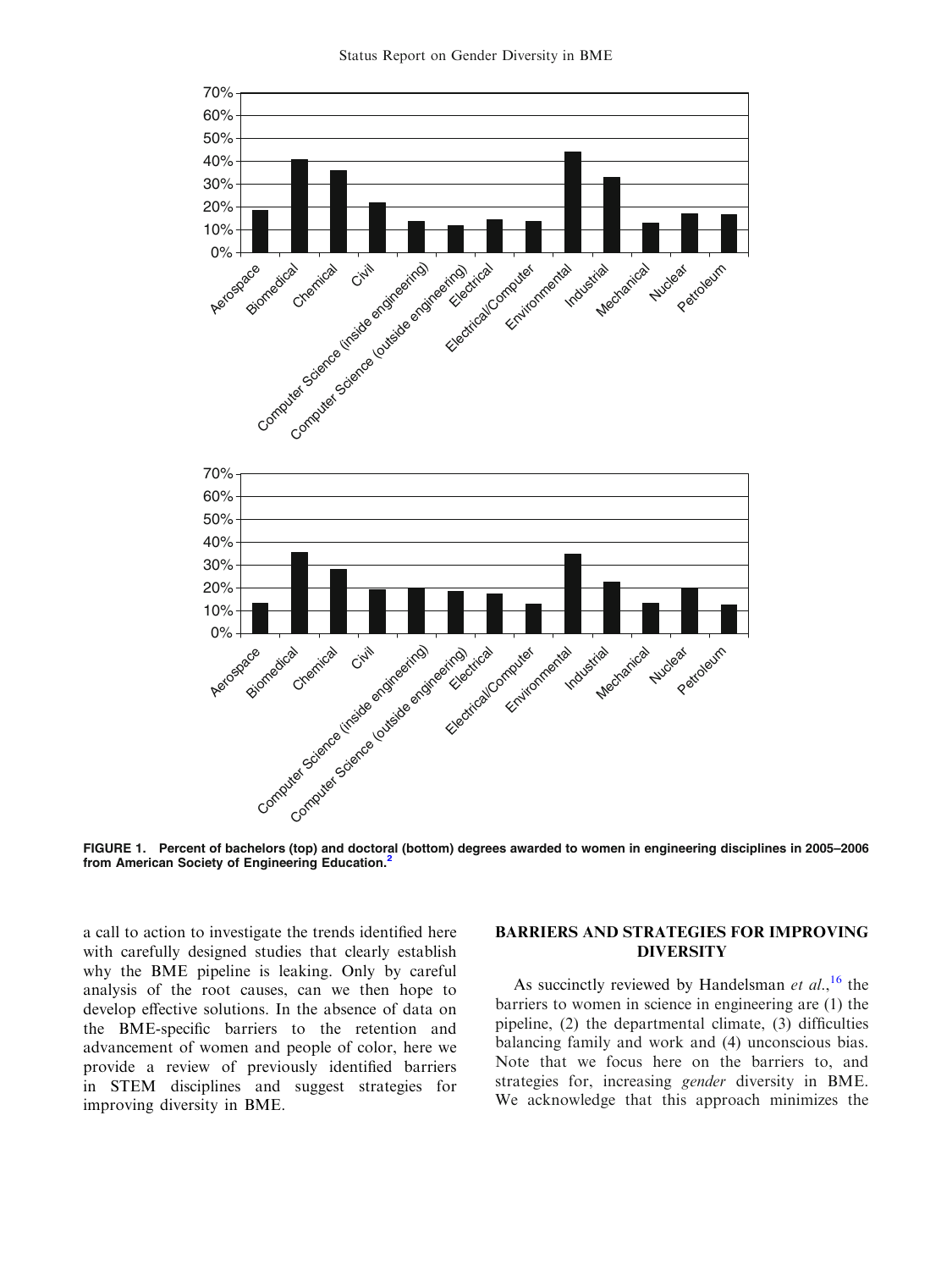CHESLER et al.

<span id="page-3-0"></span>

FIGURE 2. Percent of women (top) and underrepresented minorities (URM) (bottom) undergraduate students, doctoral students and faculty in highly ranked Biomedical (or Biological) Engineering Departments in 2005–2006 from American Society of Engineering Education.<sup>2</sup> Note that a missing bar indicates 0% by self-report from that institution in 2005–2006.

situation of all people of color—especially men of color—and does not address the unique barriers faced by women of color.

#### Pipeline

Increasing the number of young women who seek to obtain undergraduate engineering degrees is a critical first step to increasing gender diversity in BME. Many institutions, departments, faculty members, and even graduate and undergraduate students are actively working toward this goal with a variety of K-12 outreach initiatives, too numerous to review here. Once recruited into engineering programs, curricular reform<sup>[7](#page-7-0)</sup> and mentoring programs<sup>[8](#page-7-0)</sup> may be successful at increasing advancement and retention. Unfortunately, these and similar initiatives are likely not being pursued as avidly in BME as in other engineering disciplines because of the perception of gender parity in BME. The data showing declining graduation rates recently should serve as a call to action in our field to actively recruit, encourage, and promote women in our field.

At the doctoral level and beyond, workshops and programs geared specifically for women can have high impact; one example is the Negotiating the Ideal Faculty Position Workshop held at Rice University and supported by the NSF ADVANCE program, $31$ which was recently modified for presentation at the 2007 BMES Annual Meeting and the 2009 ASME Summer Bioengineering Conference. New assistant professors who successfully negotiate for the resources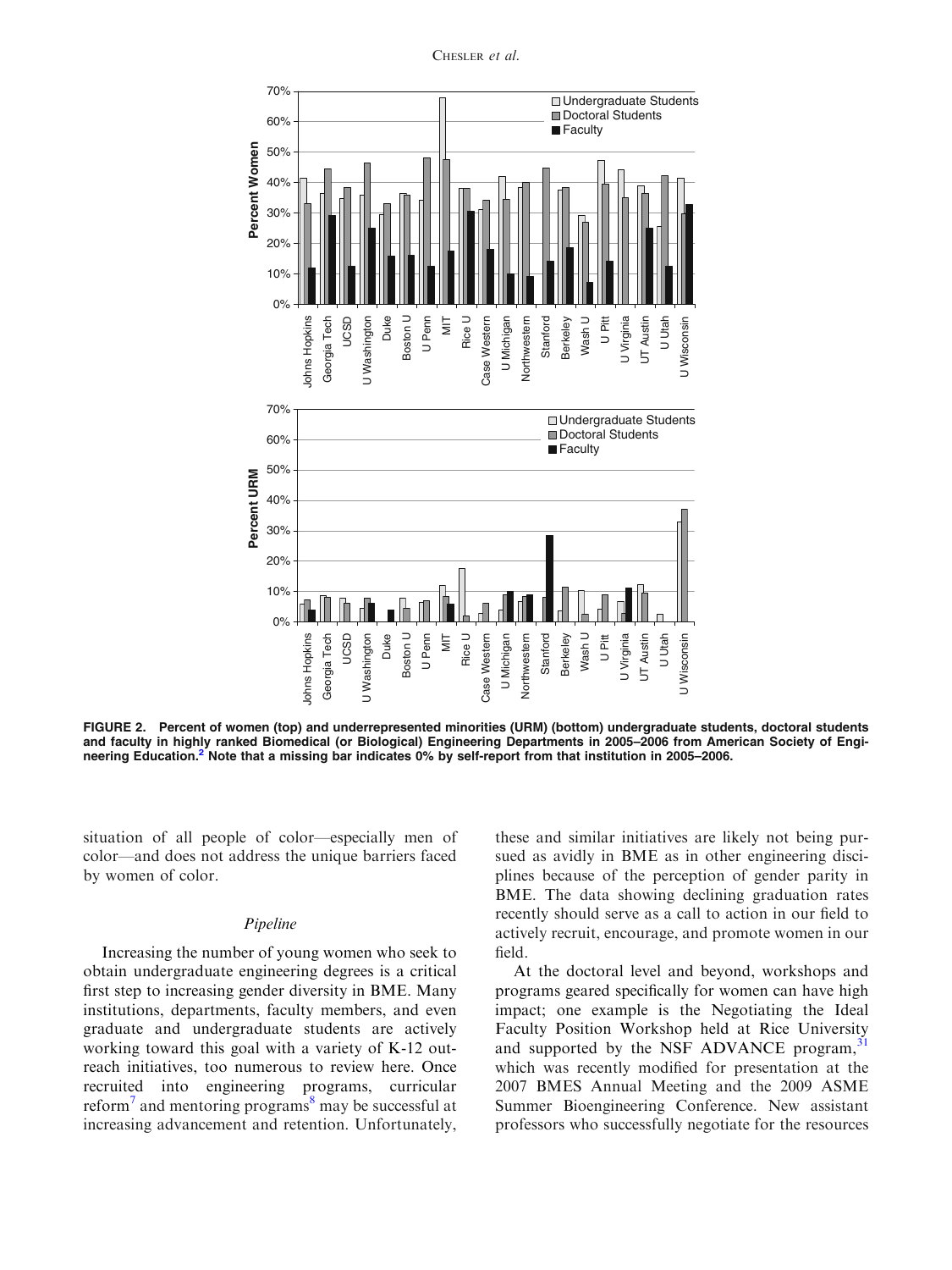<span id="page-4-0"></span>

FIGURE 3. Number of women at various levels in biological sciences, chemistry, chemical engineering and biomedical engineering from 1983 to 2006 from A National Analysis of Diversity in Science and Engineering Faculties at Research Universities,[1](#page-6-0) American Society of Engineering Education,<sup>2</sup> and National Science Foundation.<sup>2</sup>

|  |  |                         |  |  | TABLE 1. Numbers of bachelors and doctoral degrees     |
|--|--|-------------------------|--|--|--------------------------------------------------------|
|  |  |                         |  |  | awarded to women and men in biomedical engineering     |
|  |  |                         |  |  | from 2005 to 2007 from American Society of Engineering |
|  |  | Education. <sup>2</sup> |  |  |                                                        |

|           | 2005 | 2006 | 2007 |
|-----------|------|------|------|
| <b>BS</b> |      |      |      |
| Women     | 1022 | 1187 | 1134 |
| Men       | 1388 | 1730 | 1835 |
| PhD       |      |      |      |
| Women     | 98   | 155  | 184  |
| Men       | 235  | 281  | 352  |

that will make them successful and who can recognize environments where they are likely to be successful are more likely to be promoted and tenured. The NSF ADVANCE Cross-Disciplinary Initiative for Minority Women Faculty is a post-doctorate example that targets minority women and supports their socialization into an academic career.<sup>[32](#page-7-0)</sup> Other highly recognized efforts include the Committee on the Advancement of Women Chemists  $(COACh)^{33}$  $(COACh)^{33}$  $(COACh)^{33}$  led by senior women faculty in the chemical sciences and best known for national workshops designed to transform the careers of women scientists and engineers, and the National Institutes of Health (NIH) Working Group on Women in Biomedical Careers created in response to the National Academies Beyond Bias and Barriers: Fulfilling the Potential of Women in Academic Science and Engineering Report.<sup>[12](#page-7-0)</sup>

Increasing the number and visibility of women role models at high levels in both academia and industry could also increase the number of women who advance from the BS to the MS and PhD levels, and eventually into successful careers in academia and industry. As noted above, the number of women faculty members at an institution has a direct impact on the success of women students.<sup>38</sup> Women who leave the field after obtaining a PhD represent a significant financial loss for the academic institutions and federal agencies that supported their training, one that the US economy can ill afford. Interestingly, new research from the National Academy of Sciences<sup>[11](#page-7-0)</sup> indicates that at Research I institutions, in select fields including civil and electrical engineering, the women who applied for faculty positions fared quite well in receiving interviews as well as job offers. However, the time to tenure was longer for women, their success in receiving grants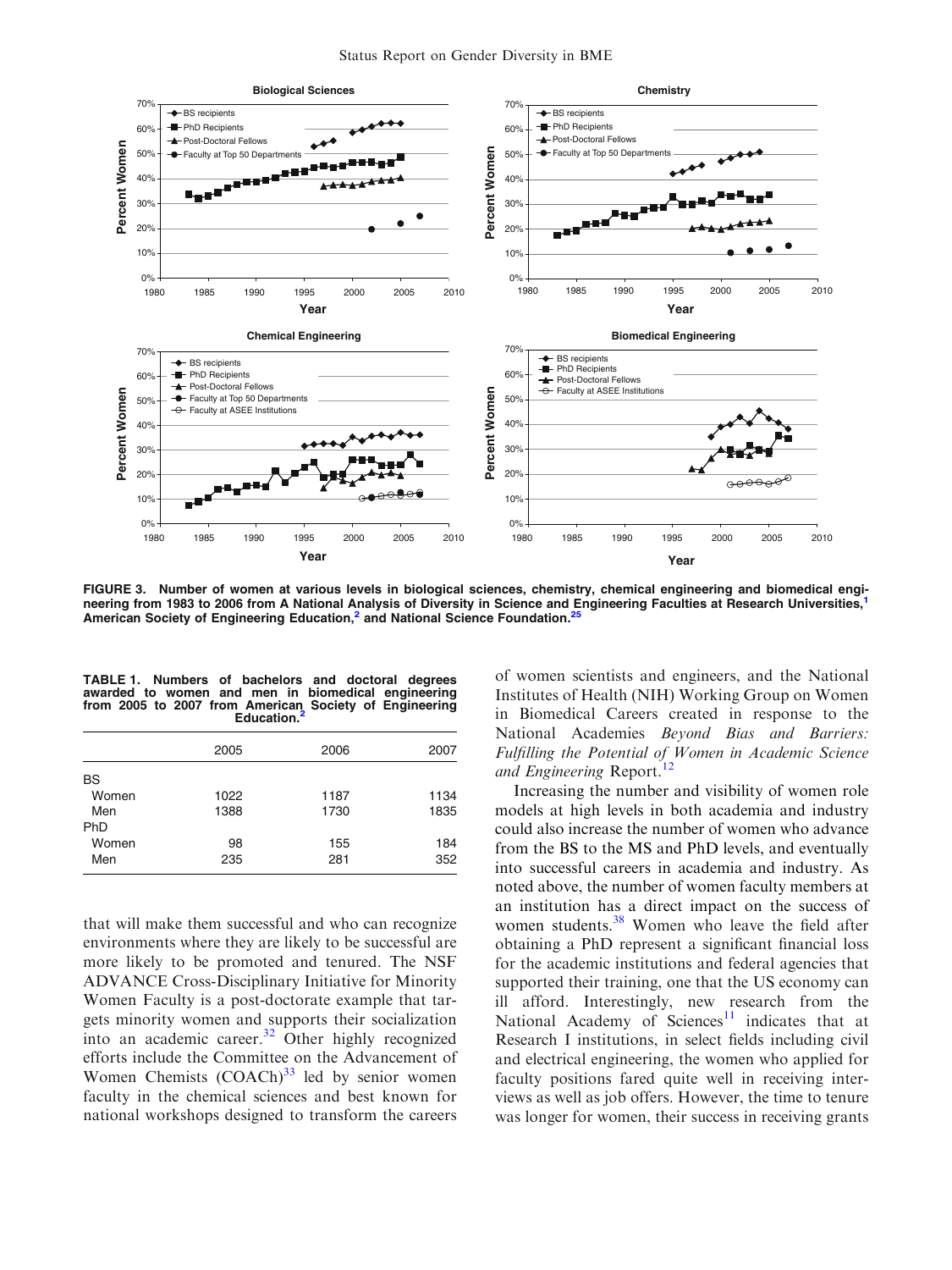was more dependent on having a mentor, and, while women were more likely to receive tenure than men when they came up for review, in some fields, the percentage of women who came up for review was lower than the percentage of women assistant profes-sors.<sup>[11](#page-7-0)</sup> Thus, mentoring programs and workshops for women faculty members that reduce attrition and improve tenure and promotion rates could also have a significant impact.

### Climate

A ''chilly'' climate at the departmental and institutional levels is often responsible for the loss of women from academic positions pre and post-tenure. $35$  In industry as well, women leave the STEM workforce in much higher numbers than men; according to a recent study, 52% of highly qualified women working for science, engineering, and technology-related companies leave mid-career due in part to hostile ''macho'' cultures and isolation.<sup>[18](#page-7-0)</sup>

Professional societies such as BMES can provide a venue for reducing isolation of women in BME. More and more often, informal networking events are being held at national conferences to provide professional connections and access to senior role models. Networking events and mentoring programs that cross disciplinary boundaries can also reduce isolation and provide technical, informational, and psychosocial support. $10$  However, while programs at the national level may be useful, the highest impact changes are likely to occur through institutional transformation.<sup>[9](#page-7-0)</sup> For example, institutions at the vanguard of equity in STEM, such as the Universities of Washington, Wisconsin, and Michigan, have institutionally supported mentoring initiatives that both combat isolation and provide mentoring, campus-wide programs to educate the community about subtle discriminatory practices in hiring and promotion, and internal funding opportunities to support faculty facing significant life cycle challenges at critical junctions in their careers. In combination, these programs make it clear to all faculty members that the institution as a whole is committed to diversity and inclusivity, and retention and advancement of women faculty members.

#### Balancing Work and Family

Multiple studies show that family caretaking responsibilities continue to fall disproportionately on women.<sup>30</sup> Institutions can provide support for women faculty members balancing work and family by implementing dual-career hiring programs; tenure clock extensions for childbirth, adoption, and elder care; on-campus lactation rooms; and access to high quality child care facilities. Also, as noted above, the institution can make funding available to support a faculty member's research program when he or she is facing significant life cycle challenges, such as the birth of a special needs child or illness of a parent.<sup>[34](#page-7-0)</sup> The University of California system recently issued a report on creating ''family friendly'' departments in science in engineering<sup>[23](#page-7-0)</sup> and is disseminating best practices in this area.<sup>[39](#page-7-0)</sup> In addition to the benefits above, which are becoming standard, the UC system report suggests providing (1) a flexible part-time option for tenuretrack faculty with caregiving responsibilities, (2) a relocation counselor for new faculty recruits and their families, (3) more university-sponsored infant and child care, (4) emergency backup child care, (5) adoption benefits and tuition reimbursement for faculty and family members, and (6) covering a portion of childcare expenses related to travel through university funds<sup>[23](#page-7-0)</sup>—all of which could make a difference to young women faculty especially. Interestingly, conferences at which attendance is predominantly female, such as the Grace Hopper Celebration for Women in Computer (approximately  $95\%^{20}$  $95\%^{20}$  $95\%^{20}$ ), provide child care on site. Providing child care at meetings and conferences related to BME could increase participation of women and men scientists and engineers with primary caretaking responsibilities for young children.

## Unconscious Bias

Throughout their advancement in technical fields such as BME, women face accumulated disadvantages due to gender schemas and unconscious bias.<sup>[40](#page-7-0)</sup> Malone and Barabino revealed that biases combined with subtle interactions can adversely influence identity formation as a scientist or engineer and have lingering unhelpful implications for career advancement. $^{22}$  $^{22}$  $^{22}$ Further, it has been shown multiple ways in multiple studies that even men and women who espouse egalitarianism nevertheless do not evaluate men and women equitably in professional capacities.<sup>[13,40,41](#page-7-0)</sup> Substantial research shows that resumes and journal articles were rated lower by male and female reviewers when they were told the author was a woman<sup>28,36</sup>; similarly, a study of postdoctoral fellowships awarded showed that female awardees needed substantially more publications to achieve the same competency rating as male awardees.<sup>[41](#page-7-0)</sup> Thorough reviews of this literature are available in Valian. $40$  Critical to overcoming the accumulated disadvantages to women due to unconscious bias is education of men and women about gender schemas. However, despite the overwhelming data provided by well-respected social scientists in this area, the idea of unconscious bias is often met with skepticism,  $37$  and so the message must be supported at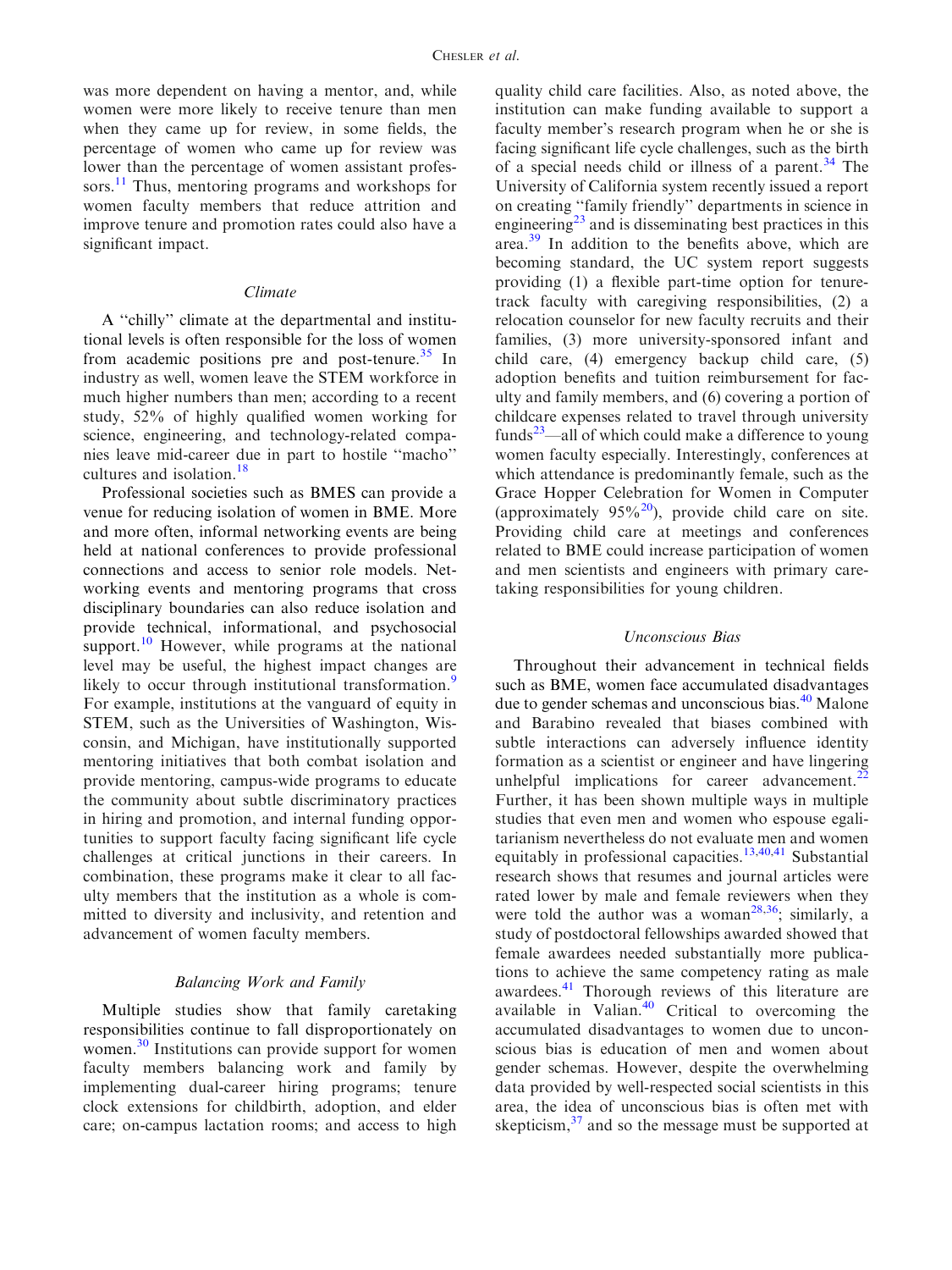<span id="page-6-0"></span>the highest levels in institutions, departments, and BME societies.

Another strategy for overcoming unconscious bias is being blinded to the gender when evaluating materials and accomplishments. In the field of ecology, a recent initiative to make reviews double-blind (and consequently gender blind) significantly increased the representation of female authors.<sup>[6](#page-7-0)</sup> A similar impact could occur in BME, which could significantly enhance retention and advancement of female researchers. In terms of disseminating best practices in this area, various institutions with programs to promote the advancement of women in science and engineering (those with NSF ADVANCE programs noted above) are creating educational materials for Deans and Chairs with recruiting and mentoring responsibilities. Modifying these documents for other professionals and dissemination at national meetings could increase their reach and impact.

#### **CONCLUSIONS**

While the percentages of women obtaining BS, MS, and PhD degrees in biomedical engineering are higher than nearly any other engineering discipline, graduation rates are not monotonically increasing over time, and past increases in graduation rates have not led to significant increases in the percent of women in faculty positions in our field. Thus, the pipeline is leaky, continues to leak, and does so perhaps more than many of us think.

The obstacles to reaching gender equity in STEM disciplines are daunting and likely to play a role in the continuing relative absence of women at all levels in BME. However, the benefits of diversity are substantial—both for students in BME and society at large. Furthermore, the potential ramifications of not addressing the recent decline in percent of women obtaining BS degrees are significant. If left alone, this trend will likely appear at the PhD and post-doctoral fellow levels in a few years, and then the faculty level a few years after that, decreasing the percentage of women in the professoriate below the already low current level of 17%. At some point, the loss of critical mass of women in the professoriate may in turn decrease the percent of women obtaining BS degrees so that we enter a vicious cycle of declining diversity.

Instead, by promoting and encouraging women and URM in the field of BME, we can begin to address and arrest these leaks in the pipeline. We can improve the climate in our departments, institutions, and national societies with more mentoring programs and workshops and by working together to support the diversity and inclusivity of the student body, faculty, and

membership. By providing access to high profile role models who are successfully balancing work and family and promoting best practices, we can help all the faculty members more successfully strike a balance between work and family demands. And, finally, by educating leaders in BME about unconscious bias, we can begin to lessen the consequences of gender schemas for women in BME. These strategies may help us address the barriers to women's success in BME, and thereby promote a more diverse workforce in BME disciplines.

In conclusion, we offer the following ''top five'' list of things that you can do to promote gender diversity in biomedical engineering:

''Top five'' list of things you can do to improve gender diversity in biomedical engineering:

- 1. Address the leaky pipeline by supporting and getting involved in mentoring programs, outreach, and promoting positive role models.
- 2. Warm a ''chilly climate'' through workshops, networking activities, and raising awareness.
- 3. Promote best practices for balancing between work and family by not scheduling meetings before 8 am or after 5 pm and developing family-friendly leave policies.
- 4. Educate your community on unconscious bias and strategies to overcome ''schemas.''
- 5. Use the data provided here to educate your colleagues. It is not just a matter of time before things improve, it is a matter of effort.

#### ACKNOWLEDGMENTS

The authors would like to acknowledge the BMES leadership for their support of diversity and equity initiatives.

## **REFERENCES**

- <sup>1</sup>A National Analysis of Diversity in Science and Engineering Faculties at Research Universities. Dr. Donna J. Nelson, Norman, OK, January, 2005. Available at [http://](http://chem.ou.edu/~djn/diversity/briefings/Diversity%20Report%20Final.pdf) chem.ou.edu/~[djn/diversity/briefings/Diversity%20Report](http://chem.ou.edu/~djn/diversity/briefings/Diversity%20Report%20Final.pdf) [%20Final.pdf](http://chem.ou.edu/~djn/diversity/briefings/Diversity%20Report%20Final.pdf).
- <sup>2</sup>American Society of Engineering Education. Profiles of Engineering and Engineering Technology Colleges, Washington, DC, 2008. Available at [http://profiles.asee.](http://profiles.asee.org/)  $\text{org}/.$
- <sup>3</sup>Banaji, M., K. Lemm, and S. Carpenter. The social unconscious. In: Blackwell Handbook of Social Psychology: Intraindividual Processes, edited by N. Schwarz and A. Tesser. Malden, MA: Blackwell Publishers Ltd, 2001,
- pp. 134–158. 4 Bement, A. L., Jr. Remarks, Setting the Agenda for 21st Century Science. Presented at the Meeting of the Council of Scientific Society Presidents. December 5, 2005. Remarks available at [http://www.nsf.gov/news/speeches/](http://www.nsf.gov/news/speeches/bement/05/alb051205_societypres.jsp) [bement/05/alb051205\\_societypres.jsp](http://www.nsf.gov/news/speeches/bement/05/alb051205_societypres.jsp).